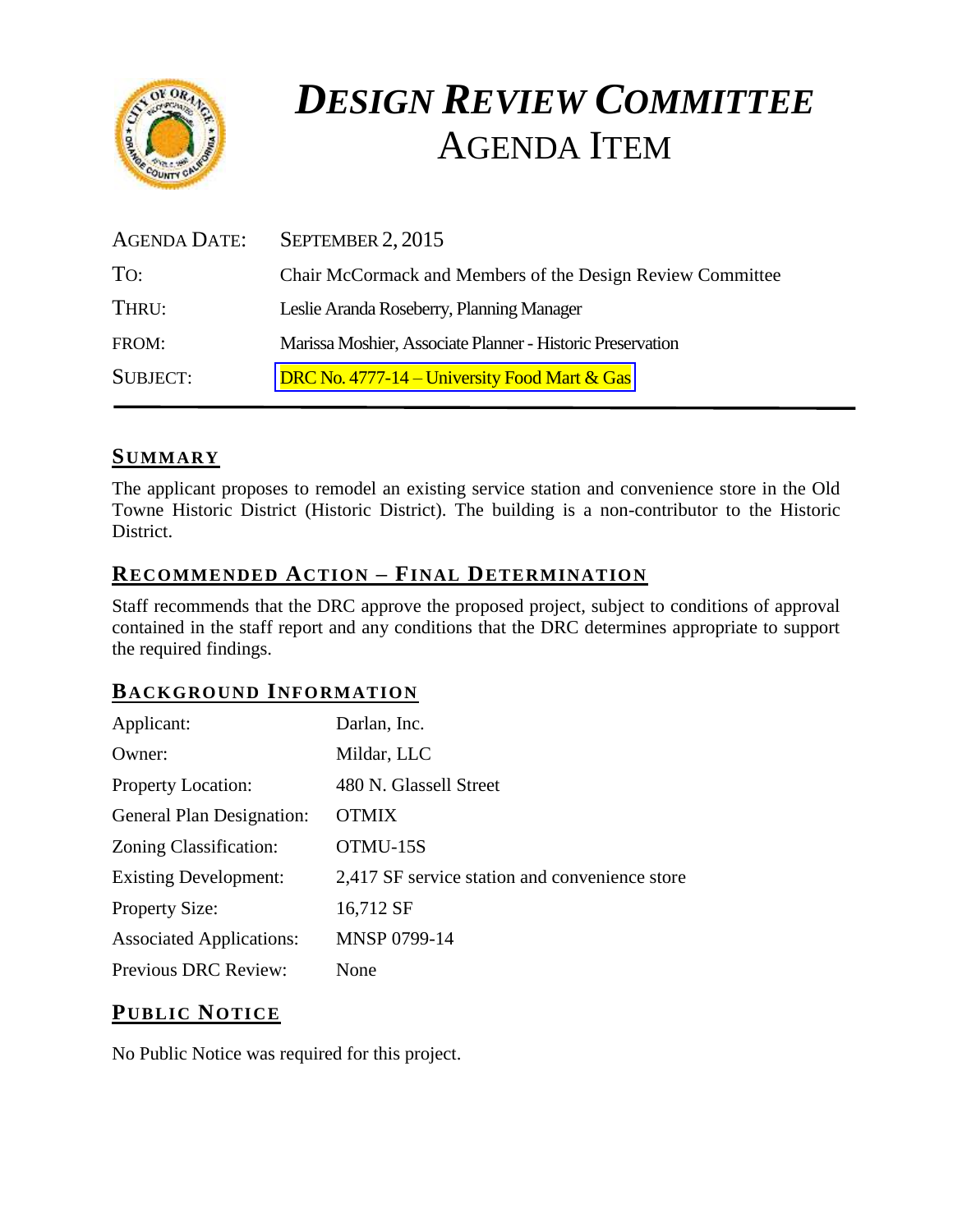# **ENVIRONMENTAL REVIEW**

**Categorical Exemption:** The proposed project is categorically exempt from the provisions of the California Environmental Quality Act (CEQA) per State CEQA Guidelines 15301 (Existing Facilities), because the project involves remodeling and reopening an existing service station and convenience store with no expansion of the existing use. There is no environmental public review required for a Categorical Exemption.

## **PROJECT DESCRIP TION**

The applicant proposes to remodel a service station and convenience store. The major project components include:

- Replacement of the existing aluminum storefronts and entrance doors with new dark bronze anodized aluminum storefronts and doors.
- New canvas awnings over the storefronts.
- Refacing the existing pole sign at the northeast corner of the property and the existing fascia on the pump station canopy. The pole sign will be refaced with powder coated aluminum,
- New landscaping in existing planters and expansion of the planter on the south side of the property.
- New building-mounted light fixtures and parking lot area lights.
- New brushed aluminum, channel letter, non-illuminated sign on building, 17.6 square feet in area.
- New round, brushed aluminum, powder coated non-illuminated sign on the pump station canopy gable end, five (5) square feet in area.
- Restriping parking lot for six (6) parking spaces.
- Construction of a trash enclosure at the southwest corner of the property.

## **EXISTING SITE**

The site is developed with a 2,417 square foot service station and convenience store, constructed in 1969. There are eight existing pump stations. The building is a non-contributor to the Old Towne Historic District.

## **EXISTING AREA CONTEXT**

The property is located at the southwest corner of the intersection of N. Glassell Street and W. Walnut Avenue. It is at the northern boundary of the Old Towne Historic District. The property is surrounded by commercial and institutional uses on N. Glassell Street and by residences on W. Walnut Avenue. Surrounding properties are zoned OTMU-15S to the south, R-2-6 to the west, Public Institution (P-I)/Chapman University Specific Plan to the east, and C-1 to the north. Of the four properties on the south side of W. Walnut Avenue, three are contributors to the Historic District. Of the 10 properties on the west side of N. Glassell Street, five are contributors to the Historic District.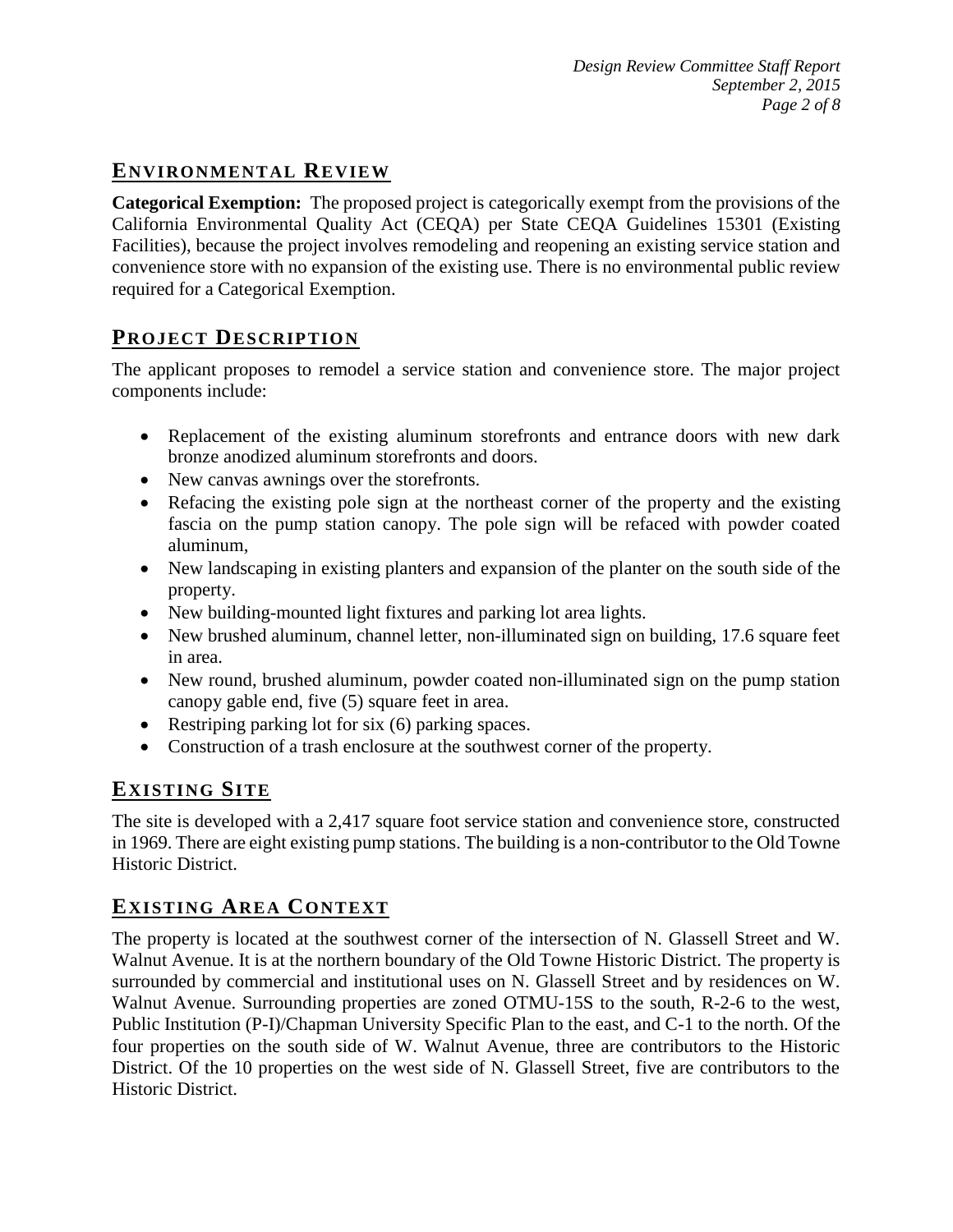# **EVALUATION CRITERIA**

Orange Municipal Code (OMC) Section 17.10.070 establishes the general criteria the DRC should use when reviewing the project. This section states the following:

The project shall have an internally consistent, integrated design theme, which is reflected in the following elements:

#### 1. **Architectural Features**.

- a. The architectural features shall reflect a similar design style or period.
- b. Creative building elements and identifying features should be used to create a high quality project with visual interest and an architectural style.

#### 2. **Landscape**.

- a. The type, size and location of landscape materials shall support the project's overall design concept.
- b. Landscaping shall not obstruct visibility of required addressing, nor shall it obstruct the vision of motorists or pedestrians in proximity to the site.
- c. Landscape areas shall be provided in and around parking lots to break up the appearance of large expanses of hardscape.
- 3. **Signage**. All signage shall be compatible with the building(s) design, scale, colors, materials and lighting.
- 4. **Secondary Functional and Accessory Features**. Trash receptacles, storage and loading areas, transformers and mechanical equipment shall be screened in a manner, which is architecturally compatible with the principal building(s).

## **ANALY SIS/STATEMENT OF THE ISSUES**

#### Issue 1: Alterations to Building and Site

The applicant proposes to replace the existing aluminum storefronts and entrance doors with new dark bronze anodized aluminum storefronts and doors. In the Old Towne Design Standards, the Plaza section specifically prohibits the use of aluminum storefronts. However, the Spoke Street Corridors section, which this property is subject to, is silent on the use of aluminum storefronts. According to the original 1969 building permit plans, the storefronts were aluminum when the building was constructed. The original storefronts were replaced with new aluminum storefronts in 1990. The 1990 storefronts are currently in place on the building. Staff has no objection to replacing an existing aluminum storefront in kind on a non-contributing building, particularly when there is evidence that the original material was aluminum. Staff recommends that the DRC approve the proposed in-kind replacement of the storefront materials.

#### Issue 2: Signage

Under the Old Towne Design Standards, freestanding signs are limited to a maximum of 42 inches in height on the Spoke Street Corridors. However, the existing pole sign at the northeast corner of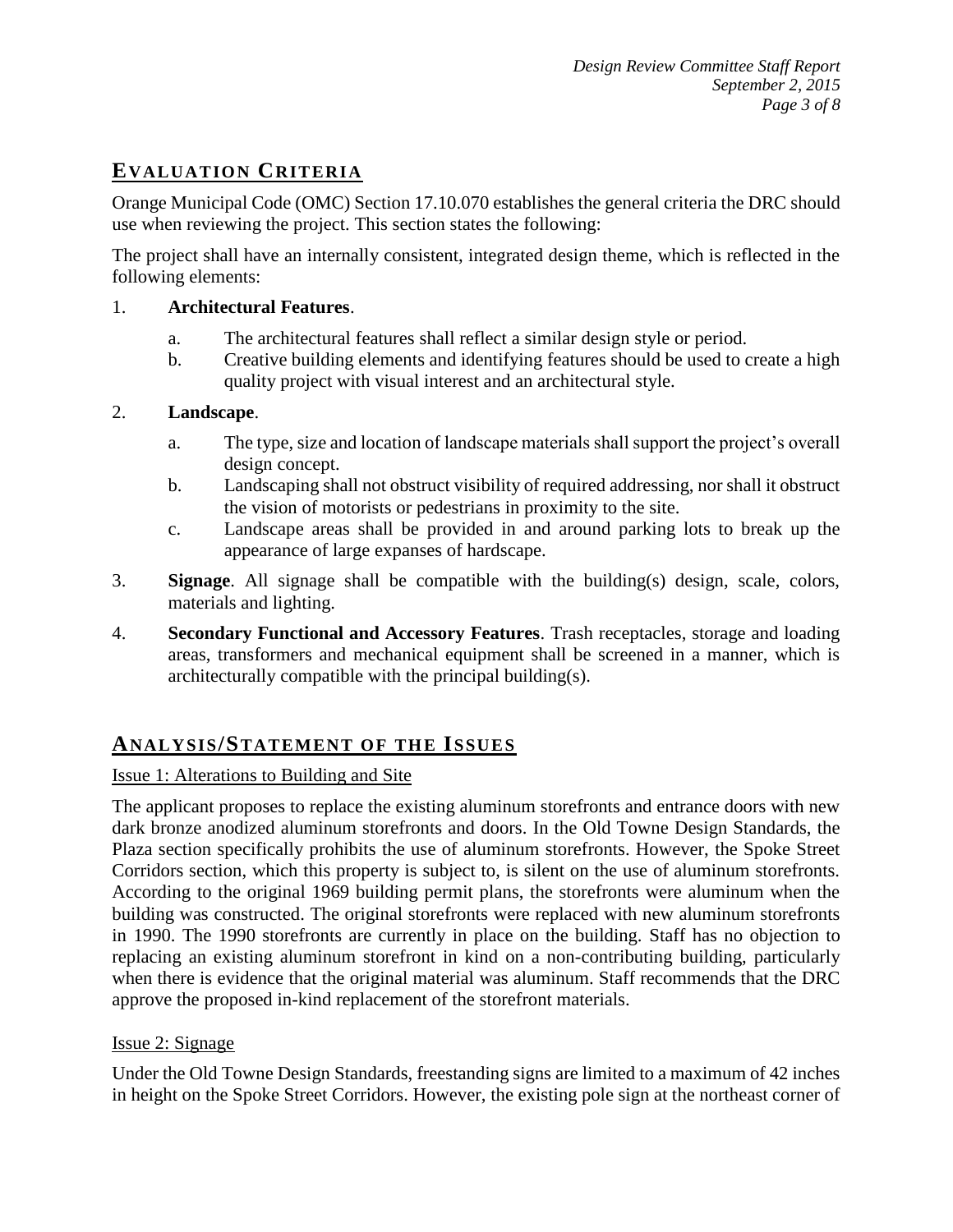the property was permitted in 1984 as an Arco identification sign. The majority of the sign and support structure remains in place, though the sign has been unused for some time. The applicant is proposing to reface the existing sign to the original size and design of the 1984 permitted sign. Staff considers the existing sign structure to be a legal non-conforming sign, which may be reused and refaced. The sign will be refaced with a dark anodized metal finish with changeable copy for the gasoline prices. The remaining signage is incorporated into the gable ends of the building and pump station canopy and complies with the requirements of the Old Towne Design Standards related to signage in the Spoke Street Corridors. Staff recommends that the DRC approve the proposed signage design and materials.

## **ADVISORY BOARD RECOMMENDATION**

SMART, formerly the Staff Review Committee, recommended approval of the project to the Design Review Committee on June 17, 2015.

## **STAFF RECOMMENDATION AND REQUIRED FINDINGS**

The courts define a "Finding" as a conclusion which describes the method of analysis decision makers utilize to make the final decision. A decision making body "makes a Finding," or draws a conclusion, through identifying evidence in the record (i.e., testimony, reports, environmental documents, etc.) and should not contain unsupported statements. The statements which support the Findings bridge the gap between the raw data and the ultimate decision, thereby showing the rational decision making process that took place. The "Findings" are, in essence, the ultimate conclusions which must be reached in order to approve (or recommend approval of) a project. The same holds true if denying a project; the decision making body must detail why it cannot make the Findings.

The Findings are applied as appropriate to each project. Based on the following Findings and statements in support of such Findings, staff recommends the DRC approve the project with conditions.

*1. In the Old Towne Historic District, the proposed work conforms to the prescriptive standards and design criteria referenced and/or recommended by the DRC or other reviewing body for the project (OMC 17.10.070.G.1).*

The proposed project is in conformance with the Old Towne Design Standards, which are the prescriptive design criteria for projects within the Old Towne Historic District. The existing scale of the building is in keeping with the commercial and residential development along the N. Glassell Street corridor. The remodeling includes retaining the existing sand stucco finish and tile roof, which are compatible with the character of the Historic District. The remaining design changes and the proposed colors and materials are appropriate for a non-contributing building in the Historic District. The in-kind replacement of the aluminum storefronts is compatible with the character of the noncontributing building and does not negatively impact the Historic District. The proposed landscape and extension of the existing planter areas are in keeping with the scale of the property and the building, and will screen portions of the parking areas and mechanical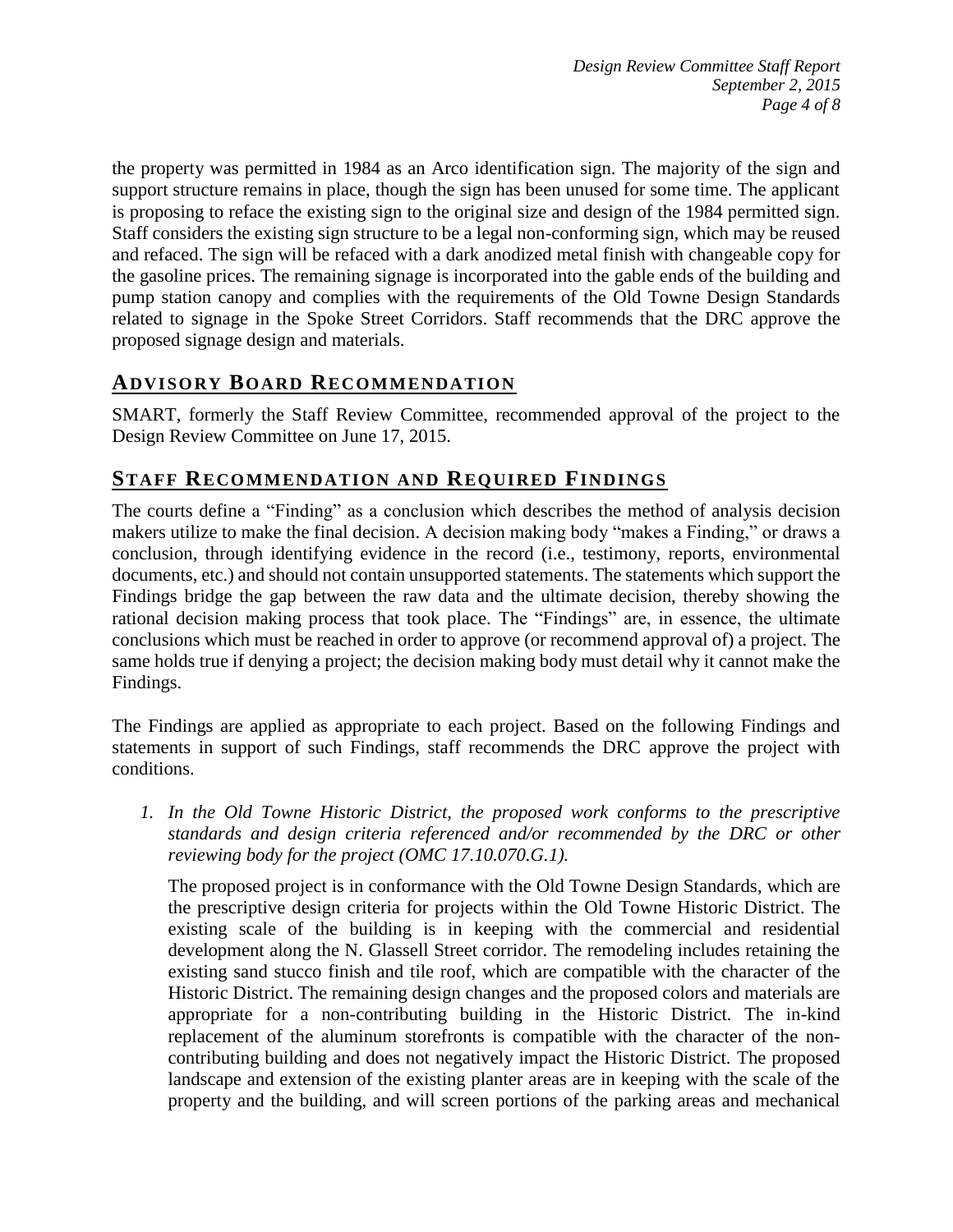equipment from the street. The proposed project does not adversely affect the Historic District and is in conformance with the Old Towne Design Standards.

*2. In any National Register Historic District, the proposed work complies with the Secretary of the Interior's standards and guidelines (OMC 17.10.07.G.2).*

Projects found to be in conformance with the Old Towne Design Standards are generally considered to be in conformance with the *Secretary's Standards*. In conformance with Standard 9, remodeling the existing non-contributing building does not impact historic materials that characterize the Historic District. The proposed design elements, including the smooth stucco finish, landscape palette, awnings and signage, are compatible with similar architectural features of contributing buildings in the Historic District. In conformance with Standard 10, reuse and remodeling of the existing building will not impair the form and integrity of the Historic District, because the mass, scale and design of the building is compatible with the Historic District. The proposed project is in conformance with the *Secretary's Standards*.

*3. The project design upholds community aesthetics through the use of an internally consistent, integrated design theme and is consistent with all adopted specific plans, applicable design standards, and their required findings (OMC 17.10.07.G.3).*

Projects located with the Old Towne Historic District must comply with the Old Towne Design Standards and *Secretary's Standards* (as applicable). As described above, the proposed work conforms with these design standards.

*4. For infill residential development, as specified in the City of Orange Infill Residential Design Guidelines, the new structure(s) or addition are compatible with the scale, massing, orientation, and articulation of the surrounding development and will preserve or enhance existing neighborhood character (OMC 17.10.07.G.4).*

This project does not involve residential infill development. The *City of Orange Infill Residential Design Guidelines* do not apply, and this finding does not apply.

## **CONDITIONS**

The approval of this project is subject to the following conditions:

- 1. All construction shall conform in substance and be maintained in general conformance with plans and exhibits labeled Attachment 5 in the staff report (date stamped received August 18, 2015), including modifications required by the conditions of approval, and as recommended for approval by the Design Review Committee.
- 2. The applicant agrees to indemnify, hold harmless, and defend the City, its officers, agents and employees from any and all liability or claims that may be brought against the City arising out of its approval of this permit, save and except that caused by the City's active negligence.
- 3. Except as otherwise provided herein, this project is approved as a precise plan. After any application has been approved, if changes are proposed regarding the location or alteration of any structure, a changed plan may be submitted to the Community Development Director for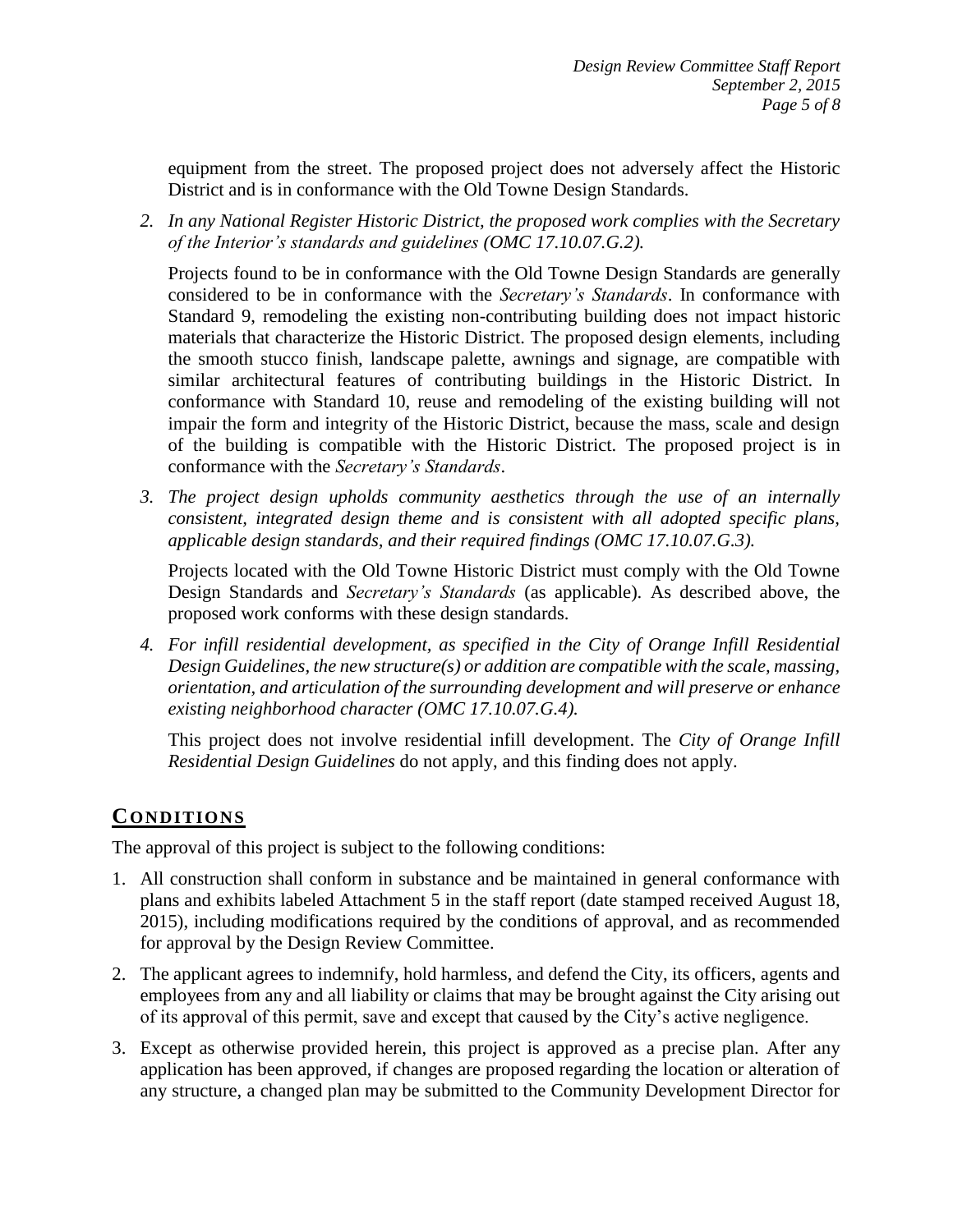approval. If the Community Development Director determines that the proposed change complies with the provisions and the spirit and intent of the approval action, and that the action would have been the same for the changed plan as for the approved plot plan, the Community Development Director may approve the changed plan without requiring a new public meeting.

- 4. Prior to the issuance of building permits, the applicant shall pay all applicable development fees including but not limited to: City sewer connection, Orange County Sanitation District Connection Fee, Transportation System Improvement Program, Fire Facility, Police Facility, Park Acquisition, Sanitation District, and School District, as required.
- 5. Construction permits shall be obtained for all construction work, as required by the City of Orange, Community Development Department's Building Division and Public Works Grading Division. Failure to obtain the required building permits will be cause for revocation of this permit.
- 6. All structures shall comply with the requirements of Municipal Code Chapter 15.52 (Building Security Standards), which relates to hardware, doors, windows, lighting, etc. (Ord. 7-79). Approved structural drawings shall include sections of the security code that apply. Specifications, details, or security notes may be used to convey the compliance.
- 7. The final approved conditions of approval shall be reprinted on the first or second page of the construction documents when submitting to the Building Department for the plan check process.
- 8. If not utilized, project approval expires twenty-four months from the approval date. Extensions of time may be granted in accordance with OMC Section 17.08.060. The Planning entitlements expire unless Building Permits are pulled within 2 years of the original approval.
- 9. The landscape plans and irrigation system shall comply with the City of Orange Landscape Standards and Specifications, as determined by the Community Services Department.
- 10. Prior to issuance of a certificate of occupancy, the existing tree stumps and roots shall be removed in their entirety, including subsurface excavation. Stump grinding to grade is not sufficient to comply with this condition.
- 11. The final landscape plan shall include a detail drawing of the proposed new planting curbs, including footings.
- 12. Prior to the issuance of a building permit, the applicant shall submit a water improvement plan to the water division for new fire hydrants, domestic water services, fire suppression services, landscape services, and or any other proposed improvements or relocations affecting the public water system appurtenances for review and approval. The applicant shall be responsible for the costs associated with the proposed improvements.
- 13. Prior to the issuance of a building permit, the applicant shall be responsible for the installation/relocation of the proposed/existing public water system appurtenances as necessitated by the proposal to a location and of a design per the improvement plans approved by the water division.
- 14. Prior to approval of the water improvement plan, the applicant shall satisfy all water main connection, plan check, and inspection charges as determined by the water division.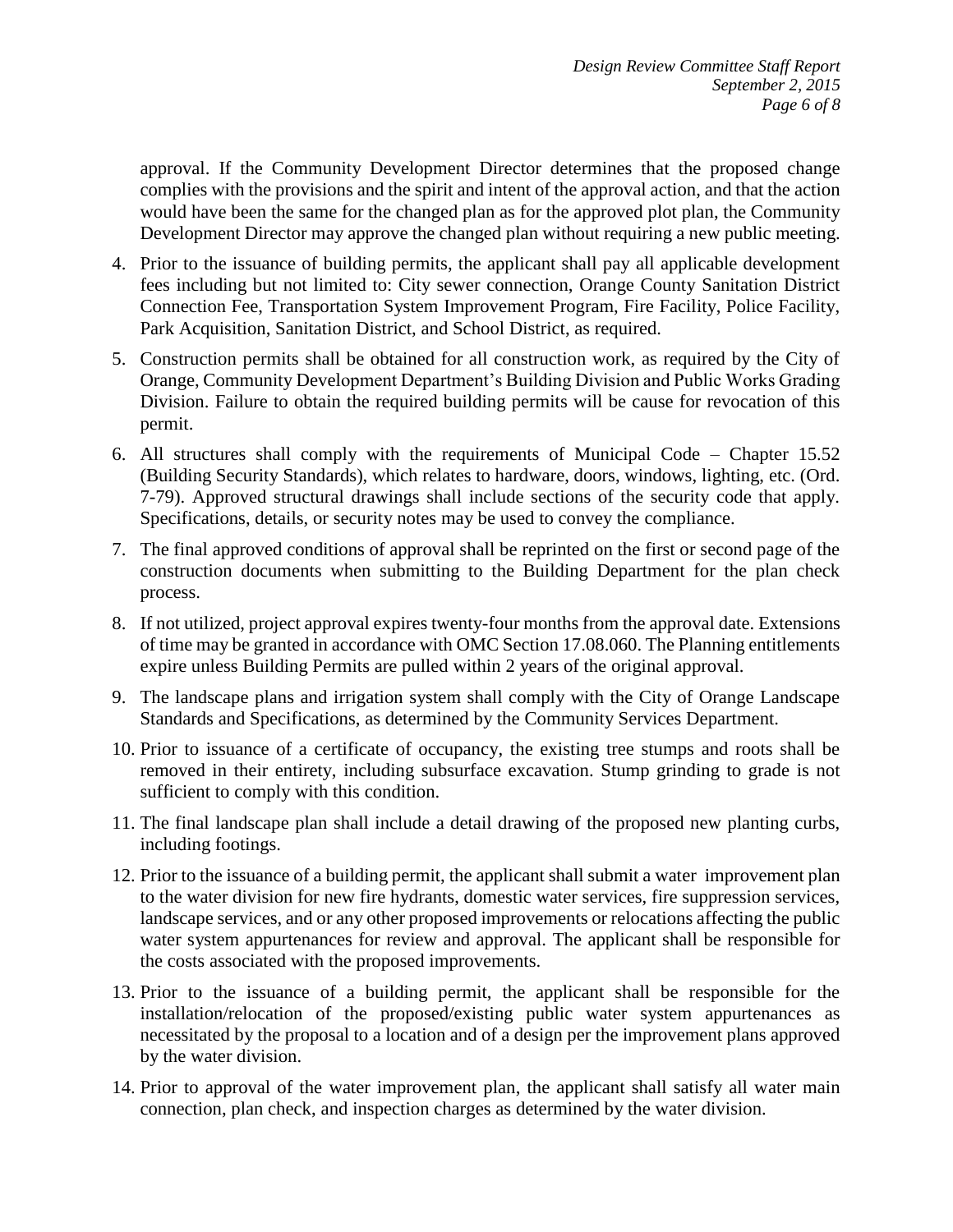- 15. All hot taps required on existing city mains to provide water service to any lot, parcel or subdivision shall be performed by city crews at the developer's expense in accordance with the fee schedule established by resolution of the city council.
- 16. Prior to building permit issuance, the water division shall approve the type and location of the domestic, landscape and or fire suppression service back flow prevention devices for proposed city services.
- 17. Prior to building permit issuance, construction documents shall show that the installation of new water mains and new supply lines in the vicinity of pipelines conveying sewage, storm drainage and or hazardous fluids is done per the water division's standard number 113.
- 18. Prior to building permit issuance, construction documents shall show that a six foot minimum horizontal clearance and a one foot minimum vertical clearance would be maintained between city water mains, laterals, services, meters, fire hydrants and all other utilities except those identified in the water division's standard number 113.
- 19. A minimum of fourteen-calendar days prior construction, the applicant's Engineer of Record shall prepare and provide product material submittals consistent with the approved water improvement plans as approved by the water division, for all proposed public water system facilities to the water division for review and approval.
- 20. The applicant/developer shall furnish and install individual pressure regulators on the private side of new services where the incoming pressure exceeds eighty pounds per square inch.
- 21. Prior to the issuance of a certificate of occupancy, the applicant shall be responsible for the installation of necessary fire hydrants and fire suppression services as determined by the fire department and water division.
- 22. Prior to the issuance of certificates for use of occupancy, the applicant shall demonstrate the following to the Public Works Department:
	- a. That all structural and treatment control best management practices (BMPs) described in the Project WQMP have been constructed and installed in conformance with the approved plans and specifications,
	- b. That the applicant is prepared to implement all non-structural BMPs described in the Project WQMP,
	- c. That an adequate number of copies of the project's approved final Project WQMP are available for the future occupiers.
- 23. Prior to the issuance of certificates for use of occupancy or final signoff by the Public Works Department, the applicant shall demonstrate to the satisfaction of Public Works, that the preparer of the WQMP has reviewed the BMP maintenance requirements in Section V of the WQMP with the responsible person and that a copy of the WQMP has been provided to that person. A certification letter from the WQMP preparer may be used to satisfy this condition.
- 24. The project applicant shall maintain all structural, treatment and low impact development BMPs at the frequency specified in the approved WQMP. Upon transfer of ownership or management responsibilities for the project site, the applicant shall notify the City of Orange